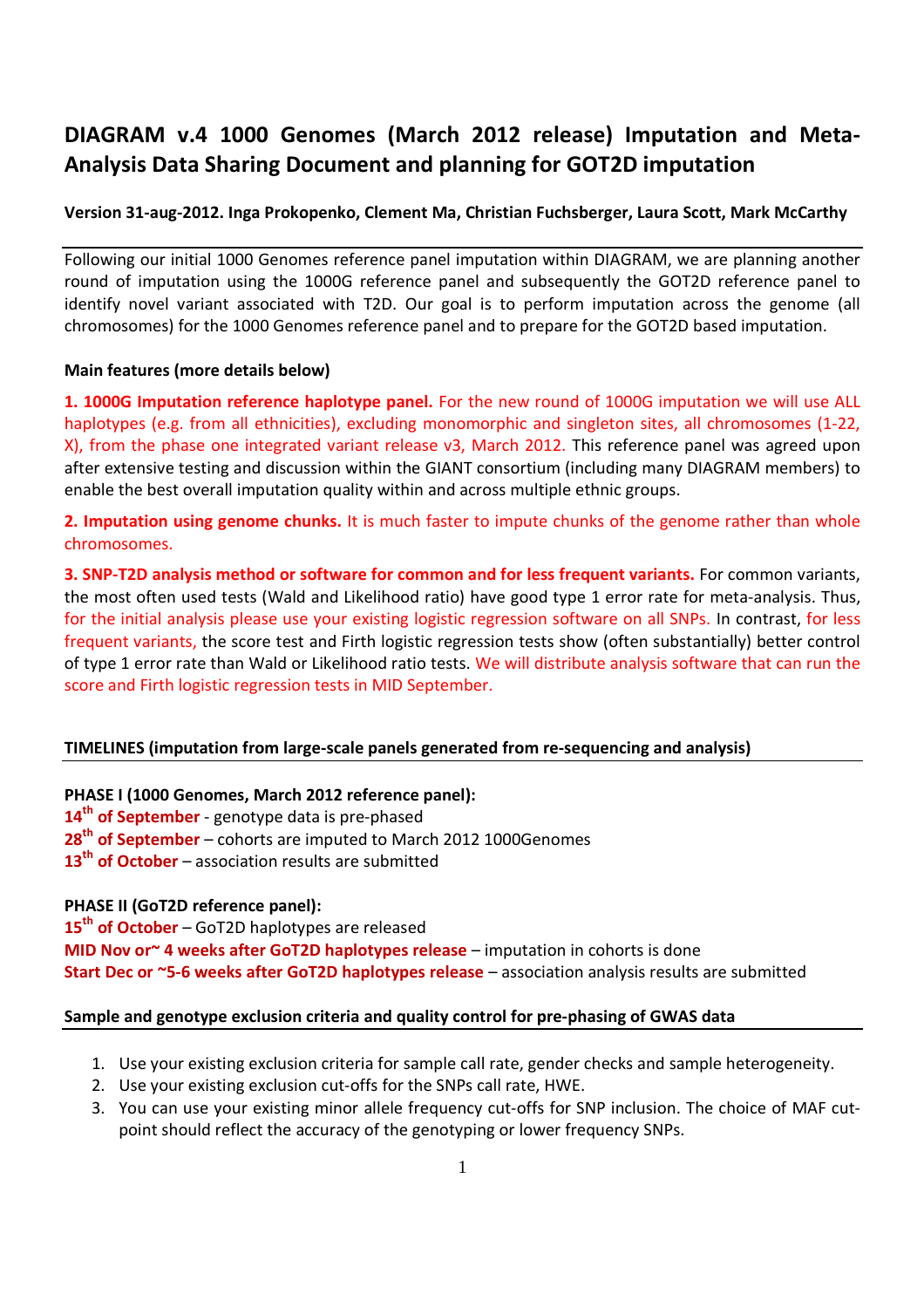- 4. **Lift-over your genotype data to NCBI genome build 37 (hg19)** to match current releases of 1000 Genome Project data.
- 5. Make sure the SNP alleles are aligned to "+" strand of the reference genome.

## **Imputation strategy**

We ask you to follow agreements about imputation strategy, decided in collaboration with GIANT consortium.

## **1. Follow the Minimac and IMPUTE protocols for imputation**

IMPUTE2: use standard settings with pre-calculated Build 37 recombination maps http://genome.sph.umich.edu/wiki/Impute2: GIANT\_1000\_Genomes\_Imputation\_Cookbook Minimac: use standard settings which calculate recombination maps on-the-fly http://genome.sph.umich.edu/wiki/Minimac:\_GIANT\_1000\_Genomes\_Imputation\_Cookbook

# **2. Use the pre-made 1000G reference haplotype panels for Minimac and IMPUTE.**

IMPUTE2:

https://mathgen.stats.ox.ac.uk/impute/ALL\_1000G\_phase1integrated\_v3\_impute\_macGT1.tgz readme file: https://mathgen.stats.ox.ac.uk/impute/README\_1000G\_phase1integrated\_v3\_macGT1.txt

More details about this panel are given on the following page:

https://mathgen.stats.ox.ac.uk/impute/data\_download\_1000G\_phase1\_integrated.html

## Minimac:

http://www.sph.umich.edu/csg/abecasis/MACH/download/1000G.2012-03-14.html

**3. Imputation by genome chunks** is standard in IMPUTE (see the software website for more detail). As there are considerable time savings, imputation by genome chunks should also be used for Minimac imputation (2500 marker chunks, with 500 marker overhang on each side of the chunk). See section on "**Further Time Savings**" in Minimac web protocol.

**4. Provide log files from chromosome 20 after running:** Please provide command line output for chromosome 20 to facilitate the identification of imputation quality issues caused by, for example, SNP identifier mapping problems between target and reference panel, lift over and parameter setting problems.

For Minimac: by saving and uploading the screen output during imputation for all chunks on chromosome 20.

Minimac [parameters] | the studyname.chr20.log

For IMPUTE2: by uploading all log files for chromosome 20 imputation step.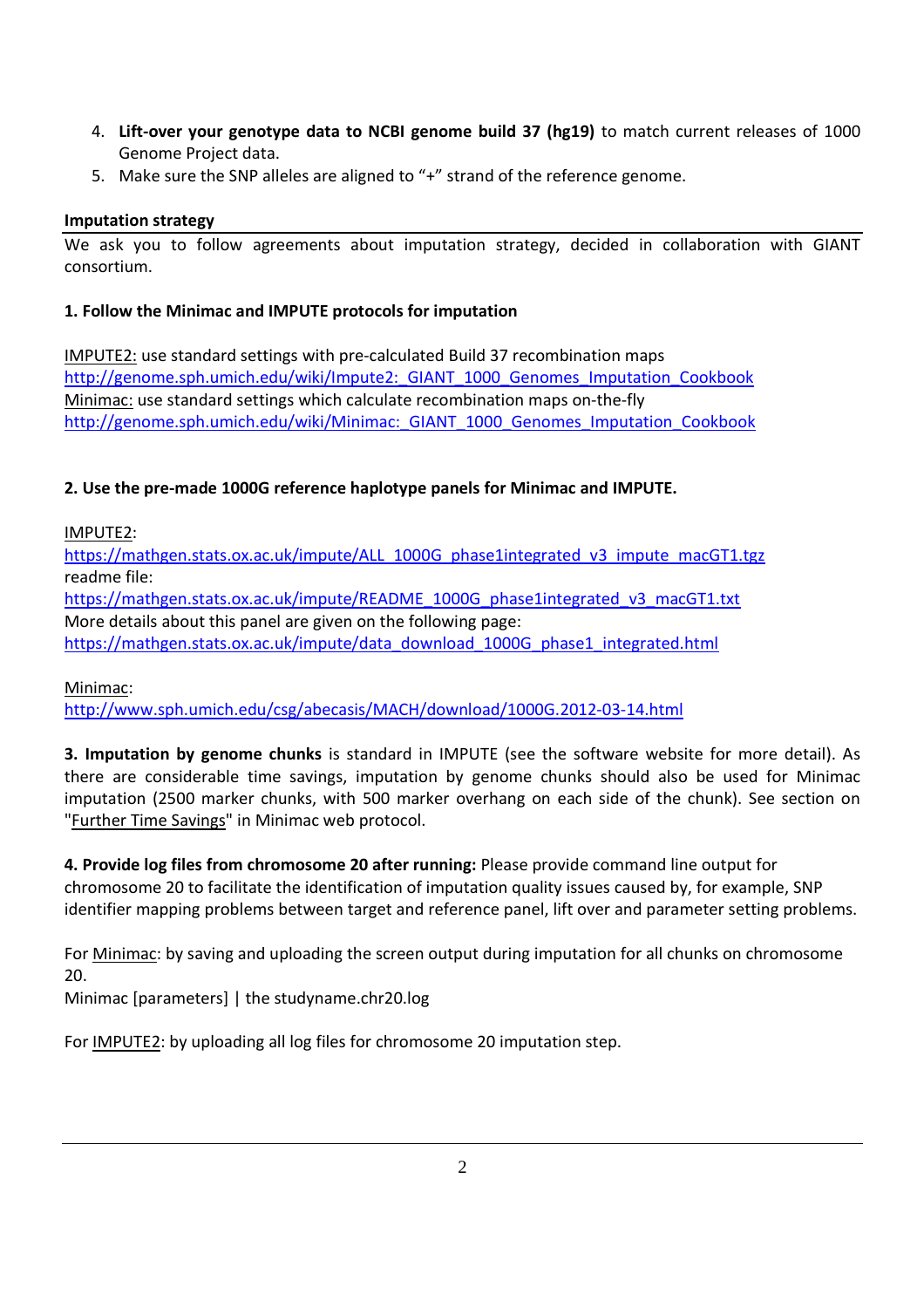#### **Genetic Modelling and Analysis**

**FOUR separate analyses** should be performed for each dataset: your traditional analysis using logistic regression **without/with adjustment for BMI**, and an analysis for variants with low minor allele counts **without/with adjustment for BMI**:

**1.** For all variants perform an analysis on a log-additive scale, i.e. using logistic regression. Use the allele count for genotype data and the allele dosages or genotype probabilities for imputed data. This analysis can use the Wald, likelihood ratio or score test to evaluate the significance.

- A. Do not include adjustment for BMI.
- B. Include adjustment for BMI.

**2.** For **variants with low minor allele counts** Wald and likelihood-ratio based tests have deflated and inflated type 1 errors, respectively. We are working on an analysis package that will run the score and Firth bias corrected logistic regression. We will distribute the package shortly.

- A. Do not include adjustment for BMI.
- B. Include adjustment for BMI.

#### **ANALYSIS options and notes:**

- **Include covariates** of AGE, SEX, and population genetic structure or geographic ascertainment (if applicable).
- For the **X chromosome**, ensure that males are coded as homozygous for the allele they carry, and adjust for sex in addition to any other cohort-specific covariates.
- **Do not adjust summary statistics** (p-value, OR, standard error) for genomic control.
- Please submit the **results for all imputed SNPs** (regardless of imputation quality, and for all genotyped SNPs).
- Before submitting results of an analysis you may want to use the **SNP name checking tool** to verify the SNP names are valid. You can access the tool in the "GWAS result QC and SNP harmonization" section of http://genome.sph.umich.edu/wiki/Minimac:\_1000\_Genomes\_Imputation\_Cookbook.

#### **Data File General content Requirements:**

- Data should be reported on **NCBI BUILD 37**, and in all cases the build information should be stated in the file. This is extremely important with multiple releases of the 1000Genomes data that might differ significantly by many parameters.

- All numeric data can be specified in either scientific or decimal notation and should be specified to 4 or 6 decimal places, as indicated below. P-values should be specified to 4 **significant** digits.

**- Remove monomorphic SNPs and SNPs for which no association data is available.**

#### **Overview of Checklist of items to include for submission**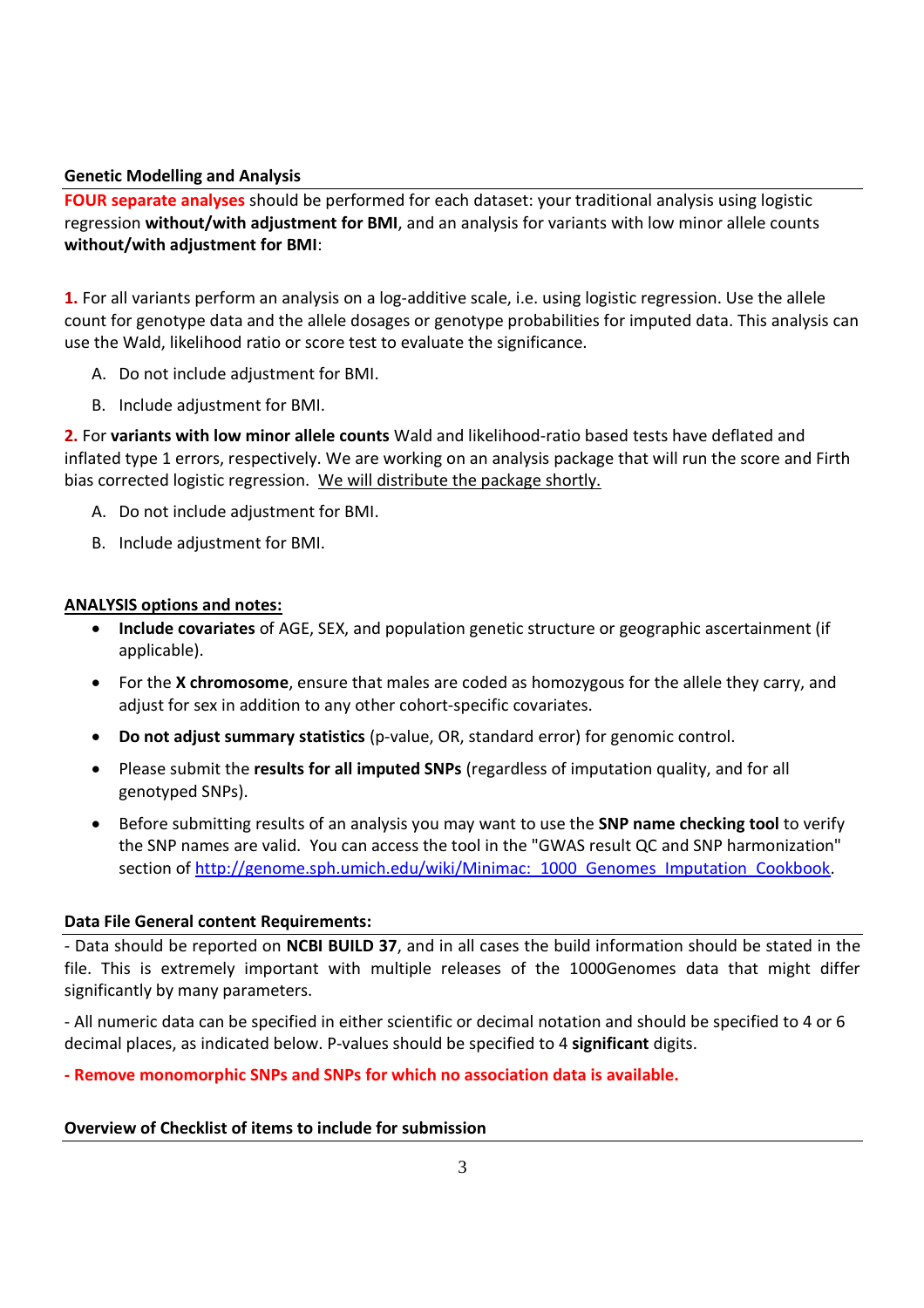1. Final check that the provided files are properly formatted

2. Check that all items in the provided "Checklist" have been appropriately reviewed

3. Data File can contain both, imputed and genotyped SNPs in one file. Alternatively 2 files can submitted, if you directly genotyped and imputed SNPs separately) uploaded to the FTP website. In either case only one copy of the SNP association results should be submitted for each SNP.

4. An email sent to Inga Prokopenko (inga@well.ox.ac.uk) indicating the upload has been sent

#### **Data File Requirements**

- White-space (not tab) delimited text file, one row per genotyped or imputed SNP, the first row with a header with the labels given below, with the requested information in the following columns (see below).

- The format for the file name should be:

DIAGRAMv4\_QQQ\_XXX\_1000G \_KKK\_TTT\_YYY\_ZZZ.txt OR DIAGRAMv4\_QQQ\_XXX\_adjBMI\_1000G\_KKK\_TTT\_YYY\_ZZZ.txt

where:

QQQ: either "SNPs", "gSNPs" or "iSNPs". Use "SNPs" for the file, which contains both imputed and genotyped SNPs, "gSNPs" for the file which contains only genotype data, "iSNPs" for the file which contains imputed data.

XXX indicates a uniquely identifiable STUDY NAME: (e.g. WTCCC, DGI, DGDG, FUSION, ERGO, DUNDEE, NHS, FHS, TYROL, EUROSPAN etc.)

"\_adjBMI" – should be present for the model with BMI adjustment

KKK indicates date of the 1000Genomes map, Month and year (defined as MMMYY) of the 1000Genomes map that was used e.g. MAR12

TTT indicates the test used to evaluate significance SCR = Score  $WLD = Wald$ LHR = Likelihood ratio FBC = Firth Bias Corrected Logistic Regression

YYY indicates the DATE of file generation (MMDDYY format, e.g. 021710 – apologies in advance to our European colleagues)

ZZZ indicates the name + other initials of the uploader (e.g., BFV, LJS, ABC, etc.)

- Please use the period character "." to denote missing data or data not available.

- For calculating allele frequencies of imputed SNPs, please provide mean of the DOSAGES/2 rather than calculating frequencies based on genotypes called at pre-specified threshold.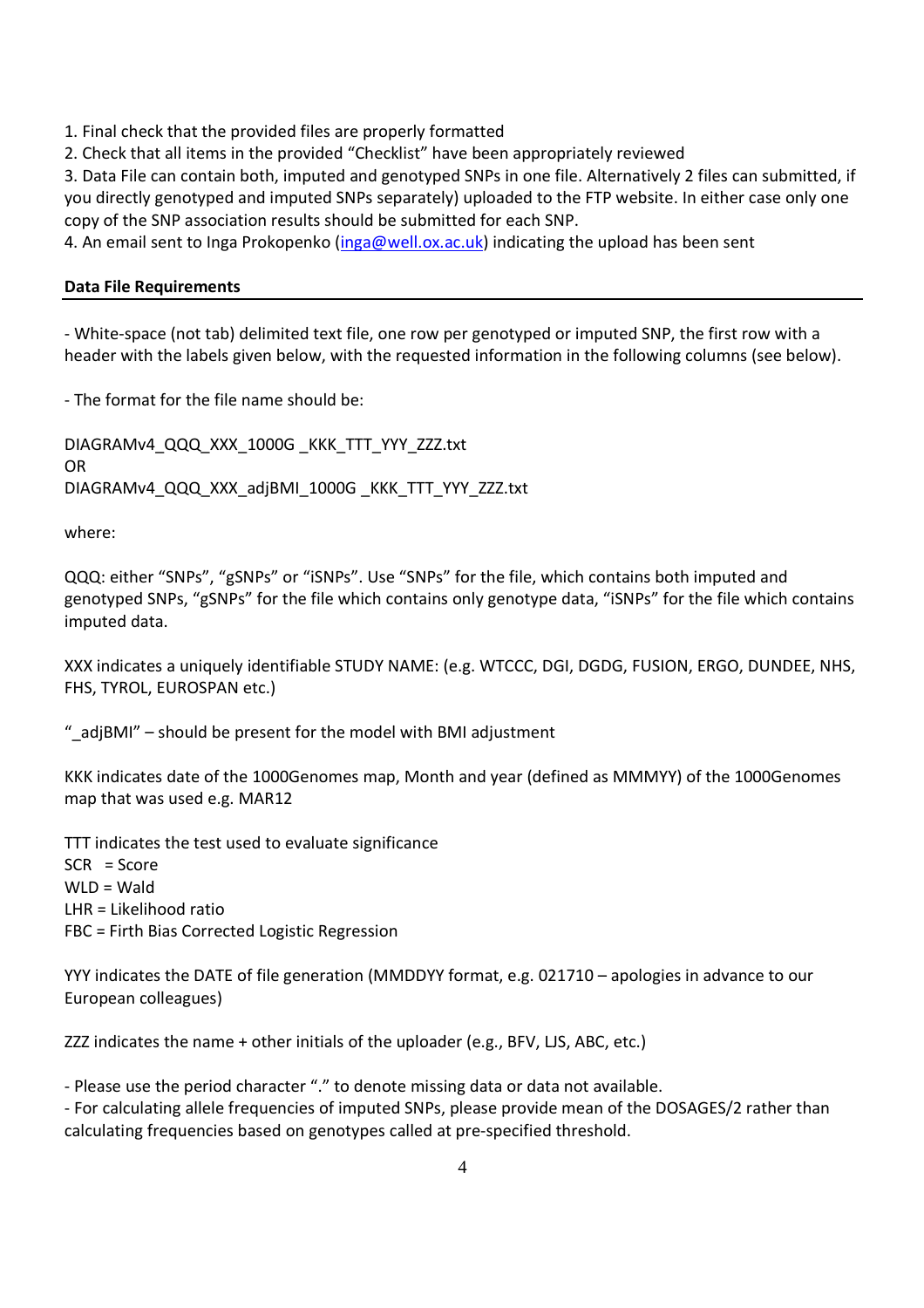- For genotyped data, please provide all data that passed quality control thresholds.

- Please, provide either one (all SNPs) or two files (one containing analysis of imputed data, and a second for analysis of genotype data).

- For imputed data, please provide imputed results for all non-genotyped SNPs regardless of imputation accuracy.

- If the estimated SE on the effect size (in of the allelic odds ratio) is greater than 10, we recommend setting the effect size statistics (BETA, SE) to the missing data value (the period character, ".").

- Generally, we acknowledge that some details of the recommended formats may not be available or may not be readily sharable (for example, BAYES\_FACTOR, or N0/N1/N2 exact genotype counts). In those cases, *we recommend including* **all columns** as a general practice, but replacing the information with the missing data character (".").

- We strongly plead for/will only accept files with no deviations from the file naming convention, order of the columns, or information provided in the columns (no extra information, please). Please check the following items before you submit to the FTP repository. To help ensure data integrity and the sanity of the person responsible for initially processing the data, data that appears to be mal-formed will be returned for reformatting.

# **Data Exchange Repository and Login Information**

*Information on upload to Broad FTP site (to upload data):*

- 1. Connect via ftp to ftp.broadinstitute.org
- 2. Username is "anonymous"; password is your email address
- 3. Upload to the /incoming directory
- 4. Once complete, send an email to Inga Prokopenko (inga@well.ox.ac.uk) and indicate:
	- Your name
	- The name of the file you uploaded
	- Your study affiliation (e.g. DGI, WTCCC).

5. Once the email is received, we will endeavour to post them on a password protected website.

--> Please note that even though many users can see the names of files you have uploaded, these files cannot be copied or viewed by other users who log in anonymously.

--> Files uploaded here will be purged in 1-2 month intervals, or once files from a large number of groups have been received.

*Information on how to access the DIAGRAM website:*

1. Connect to www.broadinstitute.org/~bvoight/DIAGRAM 2. Username: DIAGRAM\_analyst Password: 4GzPM1uf

--> If you share login information with other people, please, let Ben Voight (bvoight@upenn.edu) and Inga Prokopenko (inga@well.ox.ac.uk) know as he is keeping an informal tally on which he provides the login information for.

--> Please note that the login information is subject to periodic change.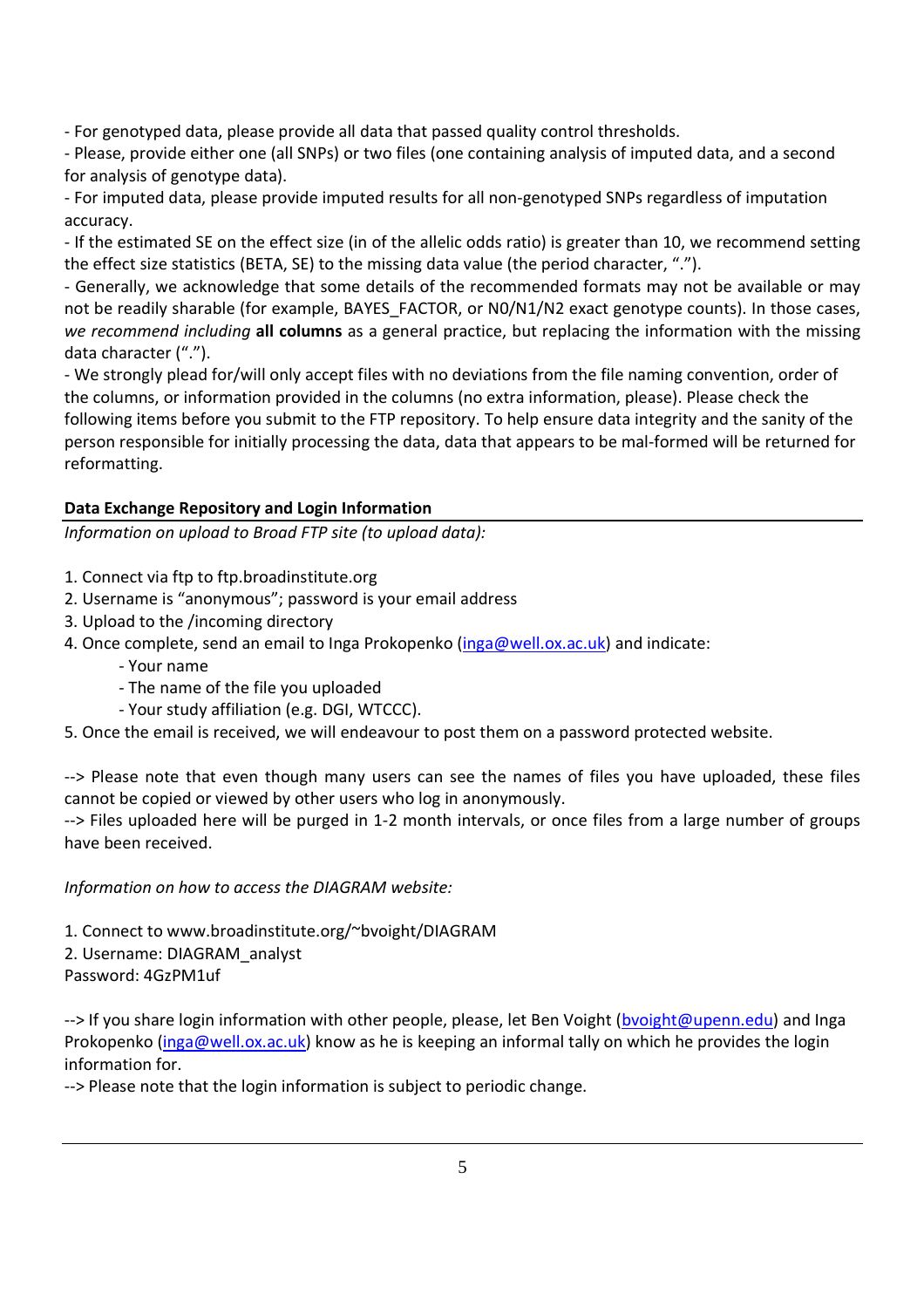## **Tom Cruise-Blue-Jean-Awesome Funtime Checklist (complete before submission):**

Have you used new SNPID naming system?

\_\_ Have you removed monomorphic SNPs and SNPs for which no association data is available?

Have you separated columns by white-space (not tab delimited), and not by comma or another nonwhite-space delimiter?

Have you excluded quotation marks in file (i.e. entries are not encapsulated by quotation marks – Excel does this if you ask it to)

Have you included a header in the data file?

\_\_ Are your entries in the same order as requested below?

- Are missing entries filled with the pre-approved missing data character (i.e. the period character ".")?
- \_\_ Have all control character sequences been removed from the file (e.g., ^M)?
- \_\_ Have blank lines been removed from the file?
- \_\_ Have extra blank columns been removed from the file?
- \_\_ Have you checked that all rows have the expected number of columns?

Does data provided for all entries in each column match what is expected in the given column (e.g.

ALLELES should only have ACGT; p-value columns will be numeric from [0-1] with "." acceptable, etc.) Have you checked that all SNPs are provided and that the parsed data set contains the expected number of SNPs that you calculated statistics on?

Have you checked that imputed SNPs are denoted as "1", and genotyped SNPs denoted as "0" for the IMP? column?

\_\_ Have you checked that the number of genotyped and imputed SNPs matches what you analyzed?

\_\_ Have all duplicated entries been removed and only unique entries exist for every SNP id in the file?

\_\_ Have you checked that (a) an appropriate number of significant figures are printed, (b) are in scientific notation (e.g.  $1.2 \times 10^{-10}$ ), and (c) are not truncated?

\_\_ Is the standard error always non-negative?

*\_\_* Have you had another person verify that the data file you have produced conforms to the rules?

| <b>Column header</b> | <b>Description</b>                                            | Format                                                                                                                                                                                                                                                                                                                                        | <b>Examples</b>     |
|----------------------|---------------------------------------------------------------|-----------------------------------------------------------------------------------------------------------------------------------------------------------------------------------------------------------------------------------------------------------------------------------------------------------------------------------------------|---------------------|
| <b>SNPID</b>         | SNP ID label                                                  | Chromosome:position:type, where type is<br>'SNP':'CNV':'INDEL'  (use capitals); i.e.<br>CHR:POSTION:SNP (e.g. 1:100982347:SNP).<br>Use '1'  to '22' for the respective autosomal<br>chromosomes<br>Use '23' for the NON-pseudoautosomal regions<br>of the X---chromosome<br>Use '25' for the pseudoautosomal regions of<br>the X---chromosome | 11:12222555<br>:CNV |
| <b>RSID</b>          | dbSNP rsID label (if<br>easily available)                     | rs number from dbSNP, or set to<br>missing if no dbSNP number<br>exists                                                                                                                                                                                                                                                                       | rs693               |
| <b>STRAND</b>        | Orientation of the site<br>to the human genome<br>strand used | + (Should be aligned to forward<br>strand)                                                                                                                                                                                                                                                                                                    | $+$                 |
| <b>BUILD</b>         | Build of the genome on<br>which the SNP is<br>oriented        | <b>Numeric</b>                                                                                                                                                                                                                                                                                                                                | 37.1                |

## **RESULTS FORMAT TABLE (white-space text file)**

**one row per genotyped or imputed SNP, with the following columns:**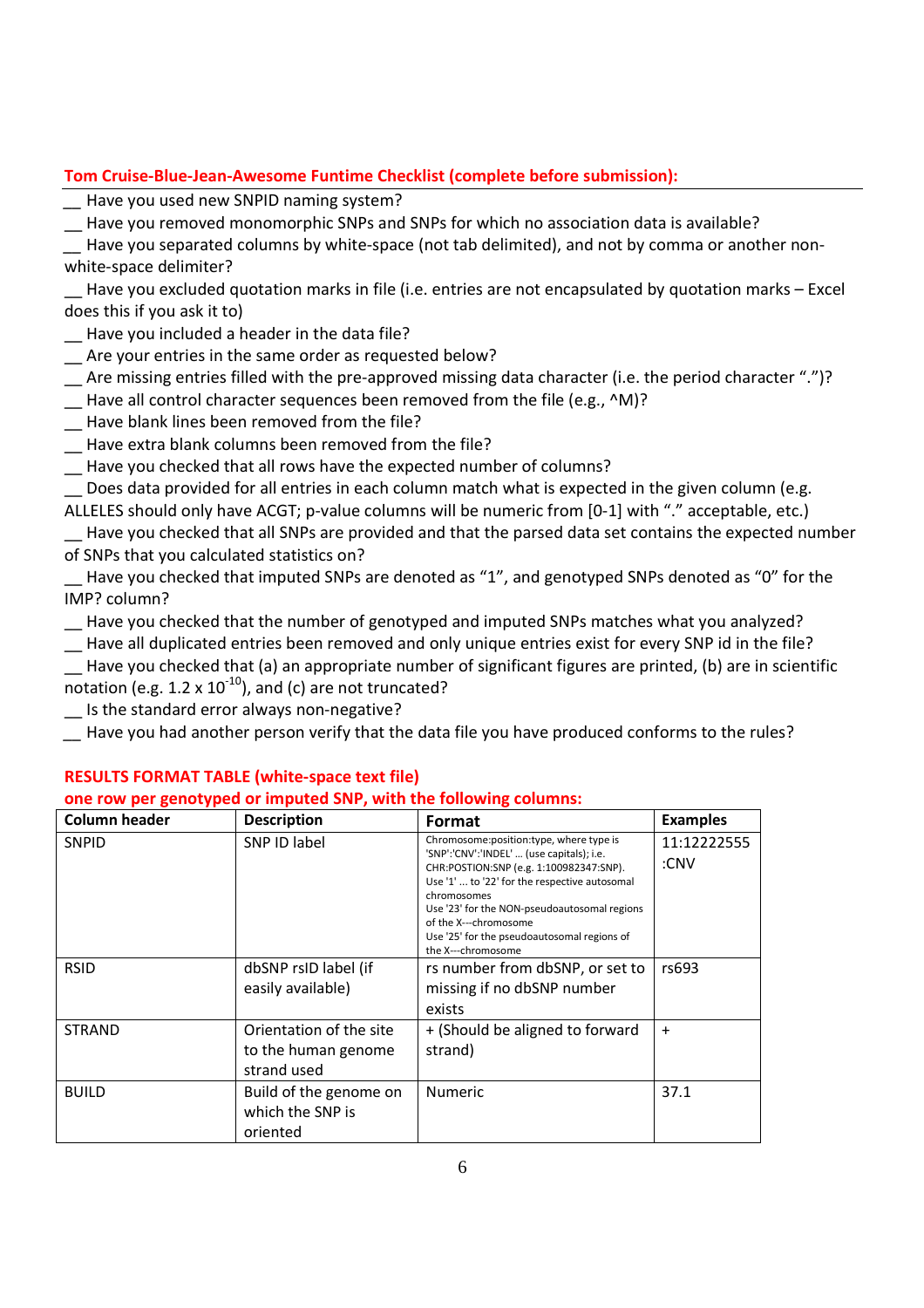| <b>CHR</b>        | Chromosome on which<br><b>SNP</b> resides      | Use '1'  to '22' for the respective autosomal<br>chromosomes<br>Use '23' for the NON-pseudoautosomal regions<br>of the X---chromosome<br>Use '25' for the pseudoautosomal regions of<br>the X---chromosome | $\mathbf{1}$         |
|-------------------|------------------------------------------------|------------------------------------------------------------------------------------------------------------------------------------------------------------------------------------------------------------|----------------------|
| POS               | Position of SNP on                             | Base pairs on human genome                                                                                                                                                                                 | 34000345             |
|                   | chromosome                                     | build used                                                                                                                                                                                                 |                      |
| EFFECT_ALLELE     | Allele at this site to<br>which the effect has | Capital letter (A,C,G,T)                                                                                                                                                                                   | A                    |
| NON_EFFECT_ALLELE | been estimated<br>Other allele at this site.   |                                                                                                                                                                                                            | G                    |
|                   |                                                | Capital letter (A,C,G,T)                                                                                                                                                                                   |                      |
| N CASES           | Total number of cases<br>analysed              | Numeric, integer                                                                                                                                                                                           | 1243                 |
| N_CONTROLS        | Total number of<br>controls analysed           | Numeric, integer                                                                                                                                                                                           | 1243                 |
| NO_CASES          | Number of homozygous                           | Numeric, integer or float with 4                                                                                                                                                                           | 623                  |
|                   | cases with zero copies                         | digits to the right of the decimal                                                                                                                                                                         | 745.2345             |
|                   | of the EFFECT_ALLELE                           | (imputed)                                                                                                                                                                                                  |                      |
| N1_CASES          | Number of                                      | Numeric, integer or float with 4                                                                                                                                                                           | 6235                 |
|                   | heterozygous cases with                        | digits to the right of the decimal                                                                                                                                                                         | 745.2345             |
|                   | one copy of the                                | (imputed)                                                                                                                                                                                                  |                      |
|                   | EFFECT ALLELE                                  |                                                                                                                                                                                                            |                      |
| N2_CASES          | Number of homozygous                           | Numeric, integer or float with 4                                                                                                                                                                           | 623                  |
|                   | cases with two copies of                       | digits to the right of the decimal                                                                                                                                                                         | 745.2345             |
|                   | the EFFECT_ALLELE                              | (imputed)                                                                                                                                                                                                  |                      |
| NO_CONTROLS       | Number of homozygous                           | Numeric, integer or float with 4                                                                                                                                                                           | 623                  |
|                   | controls with zero                             | digits to the right of the decimal                                                                                                                                                                         | 745.2345             |
|                   | copies of the                                  | (imputed)                                                                                                                                                                                                  |                      |
|                   | EFFECT_ALLELE                                  |                                                                                                                                                                                                            |                      |
| N1_CONTROLS       | Number of                                      | Numeric, integer or float with 4                                                                                                                                                                           | 623                  |
|                   | heterozygous controls                          | digits to the right of the decimal                                                                                                                                                                         | 745.2345             |
|                   | with one copy of the<br>EFFECT_ALLELE          | (imputed)                                                                                                                                                                                                  |                      |
| N2_CONTROLS       | Number of homozygous                           | Numeric, integer or float with 4                                                                                                                                                                           | 623                  |
|                   | controls with two copies                       | digits to the right of the decimal                                                                                                                                                                         | 745.2345             |
|                   | of the EFFECT_ALLELE                           | (imputed)                                                                                                                                                                                                  |                      |
| EAF_CASES         | Allele frequency of the                        | Frequency with 4 digits to the                                                                                                                                                                             | 0.3546               |
|                   | EFFECT_ALLELE in cases                         | right of the decimal                                                                                                                                                                                       |                      |
|                   | analysed                                       |                                                                                                                                                                                                            |                      |
| EAF CONTROLS      | Allele frequency of the                        | Frequency with 4 digits to the                                                                                                                                                                             | 0.3546               |
|                   | EFFECT_ALLELE in                               | right of the decimal                                                                                                                                                                                       |                      |
|                   | controls analysed                              |                                                                                                                                                                                                            |                      |
| HWE_P_CASES       | Exact HWE p-value for                          | Scientific E notation with 4                                                                                                                                                                               | 1.122E-02            |
|                   | the cases analysed, only                       | digits to the right of the decimal                                                                                                                                                                         |                      |
|                   | if genotyped data is                           | (set to missing if imputed)                                                                                                                                                                                |                      |
|                   | used in analysis                               |                                                                                                                                                                                                            |                      |
| HWE_P_CONTROLS    | Exact HWE p-value for                          | Scientific E notation with 4                                                                                                                                                                               | 1.123E-02            |
|                   | the controls analysed,                         | digits to the right of the decimal                                                                                                                                                                         | $\ddot{\phantom{a}}$ |
|                   | only if genotyped data is                      | (set to missing if imputed)                                                                                                                                                                                |                      |
|                   | used in the analysis                           |                                                                                                                                                                                                            |                      |
| CALL_RATE         | Call rate for this SNP                         | Frequency 4 digits to the right                                                                                                                                                                            | 0.9936               |